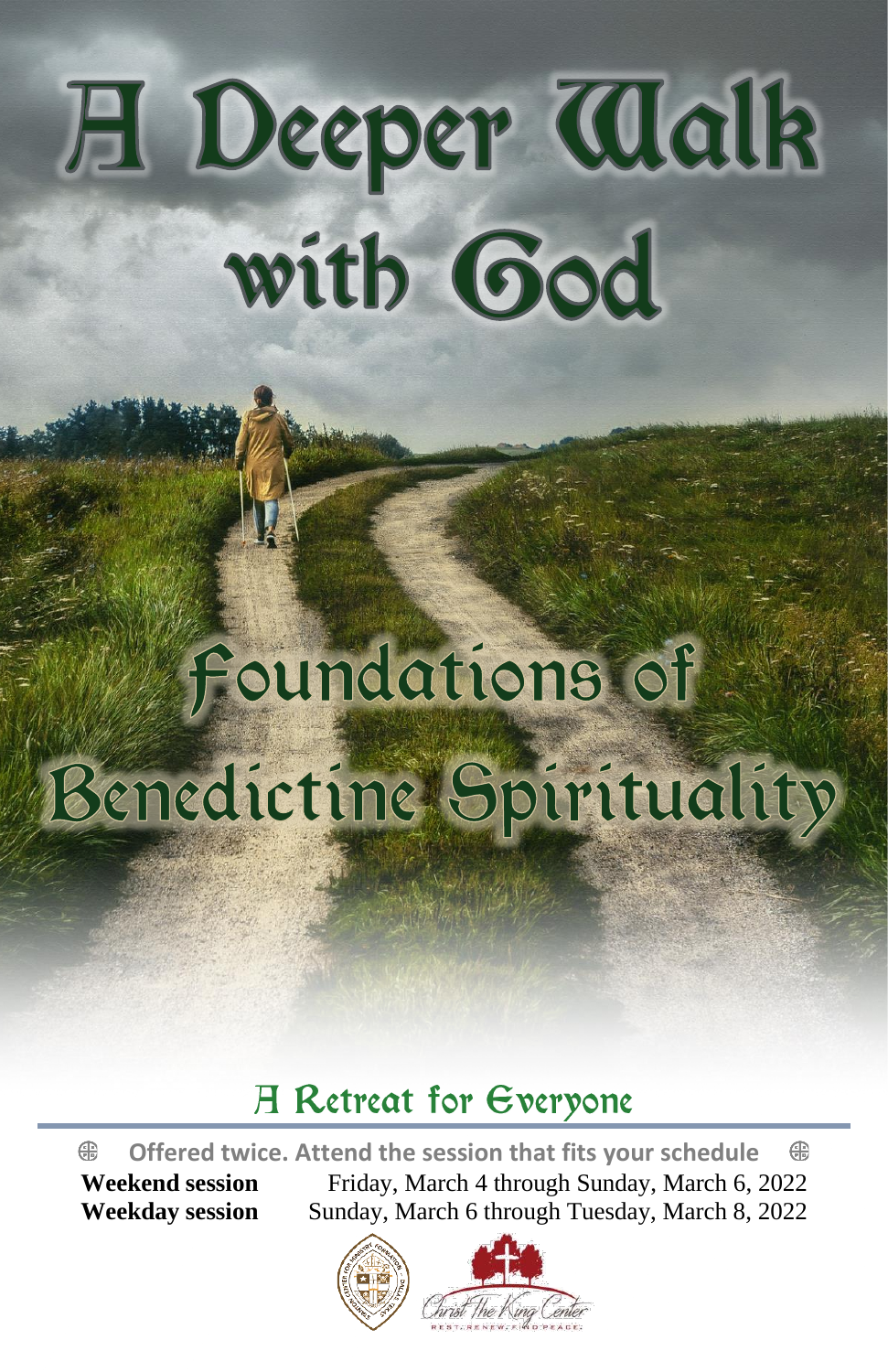#### **Alby this retreat?**

Some 1500 years ago, amid political, economic, cultural, moral, and social collapse, in a world in dread of invasion, famine, and plague, Benedict of Nursia crafted a way for Christians to grow in personal holiness and wholeness, and to live in thriving, healthy communities.

His orderly rhythm of prayer, work, study, service, hospitality, and relationships has enabled countless monks and laypeople alike to live a harmonious, balanced life in deeper union with God. Those who follow this path of



Christian tradition experience growth in peace, joy, and strength, both as individuals and in families, churches, and communities. Benedictine spirituality strongly influenced the *Book of Common Prayer* and the spiritual life of the Anglican tradition that continues in the Episcopal Church.

Confusion, worry, and darkness are all around us still. If you are yearning for the quiet depths of God's love below the anxious, stormy waves of life, join us. In an environment of refreshment, rest, prayer, quiet, and fellowship, you will learn values, principles, and practices that you can build into your life right now, and begin enjoying a deeper walk with God.

#### Details

You may register for the weekend *or* the weekday session of this retreat, as your schedule allows. There is no remote or hybrid attendance option.

Retreatants are asked to read a short book, *Benedictine Promises for Everyday People* by Rachel M. Srubas, before arrival.

Retreatants stay in the King's Inn at Christ the King Center in Greenwich, New York. Rooms are single occupancy except for attendees from the same household. A commuter option is available. Your presence at all presentations, worship, and fellowship opportunities will allow you and the other retreatants to derive maximum benefit. For more information, contact Father Tom Malionek at 518-755-9716 or by e-mail a[t FatherTom15@gmail.com.](mailto:FatherTom15@gmail.com)

#### Registration and cost

Register at<https://albanyepiscopaldiocese.org/benedictine/> or by calling Mother Meaghan Keegan at 518-692-3350. Financial assistance is available; inquire when registering.

| cost per person: | single occupancy                    | \$300 |
|------------------|-------------------------------------|-------|
|                  | double occupancy                    | \$200 |
|                  | commuter (all activities and meals) | \$100 |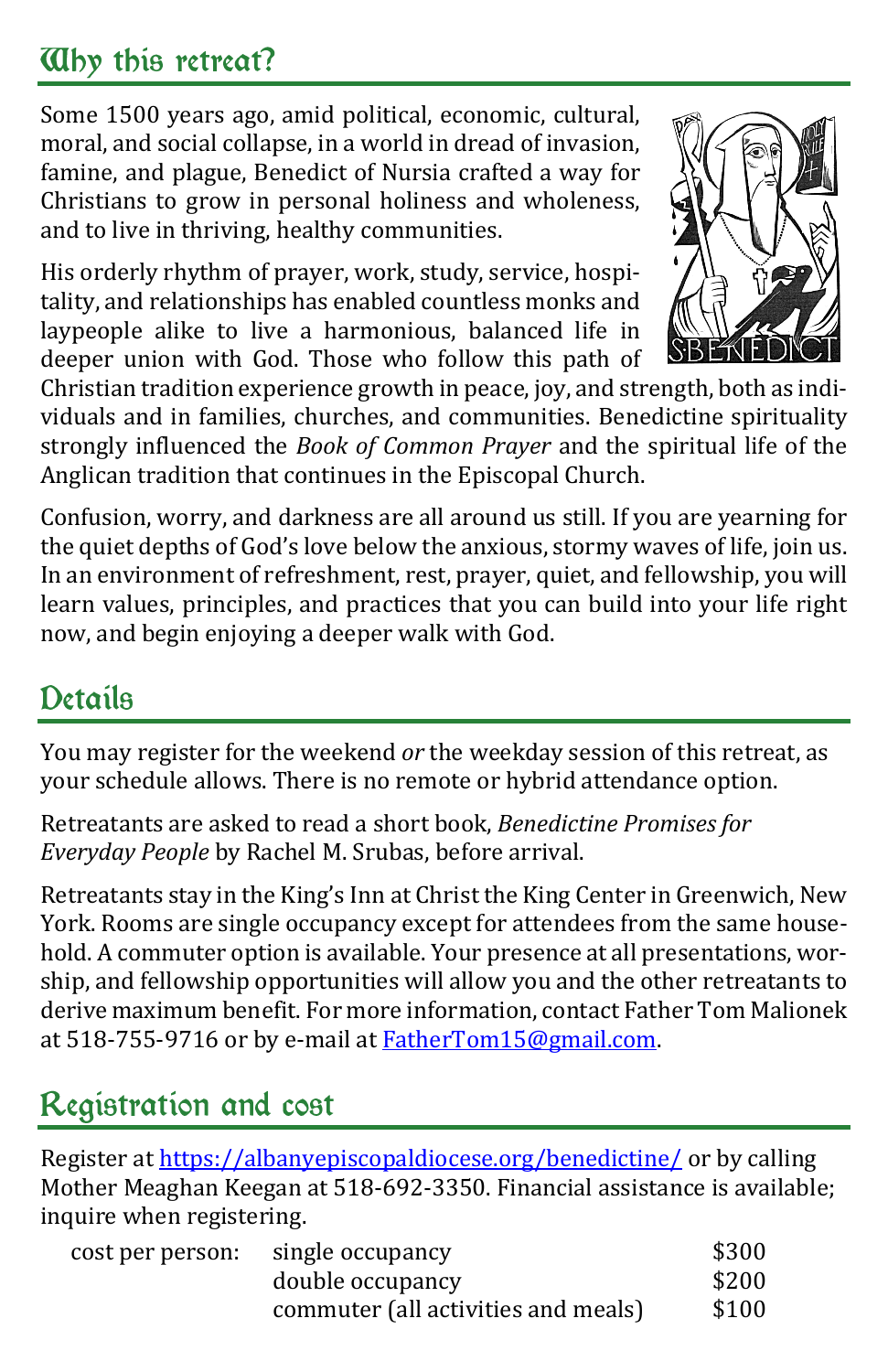#### Schedule

#### **DAY 1**  $\oplus$  **Friday, March 4 / Sunday, March 6**

**Locations —** Common prayer and worship: Saint Michael's Chapel. Meals: Welcome Center. Conferences and social activities: Rittgers Room of the King's Inn.

| 4:00 p.m.      | Arrival and check-in (Welcome Center)                                                                                                                                                                       |
|----------------|-------------------------------------------------------------------------------------------------------------------------------------------------------------------------------------------------------------|
| $5:00$ p.m.    | Welcome, introductions, orientation                                                                                                                                                                         |
| 5:30 p.m.      | <b>Evening Prayer</b>                                                                                                                                                                                       |
| $6:00$ p.m.    | Dinner                                                                                                                                                                                                      |
| $7:00$ p.m.    | <b>Conference: Overview and Lectio Divina</b>                                                                                                                                                               |
| 8:30 p.m.      | Compline                                                                                                                                                                                                    |
| 9:00 p.m.      | Social time; retire to room                                                                                                                                                                                 |
| DAY 2 $\oplus$ | Saturday, March 5 / Monday, March 7                                                                                                                                                                         |
| $7:30$ a.m.    | <b>Morning Prayer</b>                                                                                                                                                                                       |
| $8:00$ a.m.    | <b>Breakfast</b>                                                                                                                                                                                            |
| $8:45$ a.m.    | <b>Conference: The Benedictine Spirit in Anglicanism</b><br>Daily Office; Rule of Benedict; rule of life; Benedictine values                                                                                |
| $10:00$ a.m.   | <b>Break</b>                                                                                                                                                                                                |
| $10:15$ a.m.   | <b>Conference: The Church's Mission is Worship</b><br>Introduction to quiet prayer                                                                                                                          |
| 11:30 a.m.     | Noonday Prayer                                                                                                                                                                                              |
| $12:00$ noon   | Lunch                                                                                                                                                                                                       |
| $1:00$ p.m.    | Rest, Reading, or Recreation (holy conversations, spiritual direction,<br>and the Sacrament of Reconciliation are also available)                                                                           |
| 5:30 p.m.      | <b>Evening Prayer</b>                                                                                                                                                                                       |
| 6:00 p.m.      | Dinner                                                                                                                                                                                                      |
| 7:00 p.m.      | <b>Conference: The Church's Mission is to Proclaim the Gospel</b><br>Hospitality and Evangelism                                                                                                             |
| 8:30 p.m.      | Compline                                                                                                                                                                                                    |
| 9:00 p.m.      | Social time or retire to room                                                                                                                                                                               |
| DAY 3 $\oplus$ | Sunday, March 6 / Tuesday, March 8                                                                                                                                                                          |
| 7:30 a.m.      | <b>Morning Prayer</b>                                                                                                                                                                                       |
| 8:00a.m.       | <b>Breakfast</b>                                                                                                                                                                                            |
| 8:45 a.m.      | <b>Conference: Book Discussion of</b><br>Benedictine Promises for Everyday People by Rachel M. Srubas.<br>Stability: Staying Put;<br>Obedience: Listening Well;<br>Conversion of Life: Being Changed by God |
| $10:15$ a.m.   | <b>Break</b>                                                                                                                                                                                                |
| $10:30$ a.m.   | <b>Holy Eucharist</b>                                                                                                                                                                                       |
| 12:00 p.m.     | Lunch                                                                                                                                                                                                       |
| $1:00$ p.m.    | Check out                                                                                                                                                                                                   |